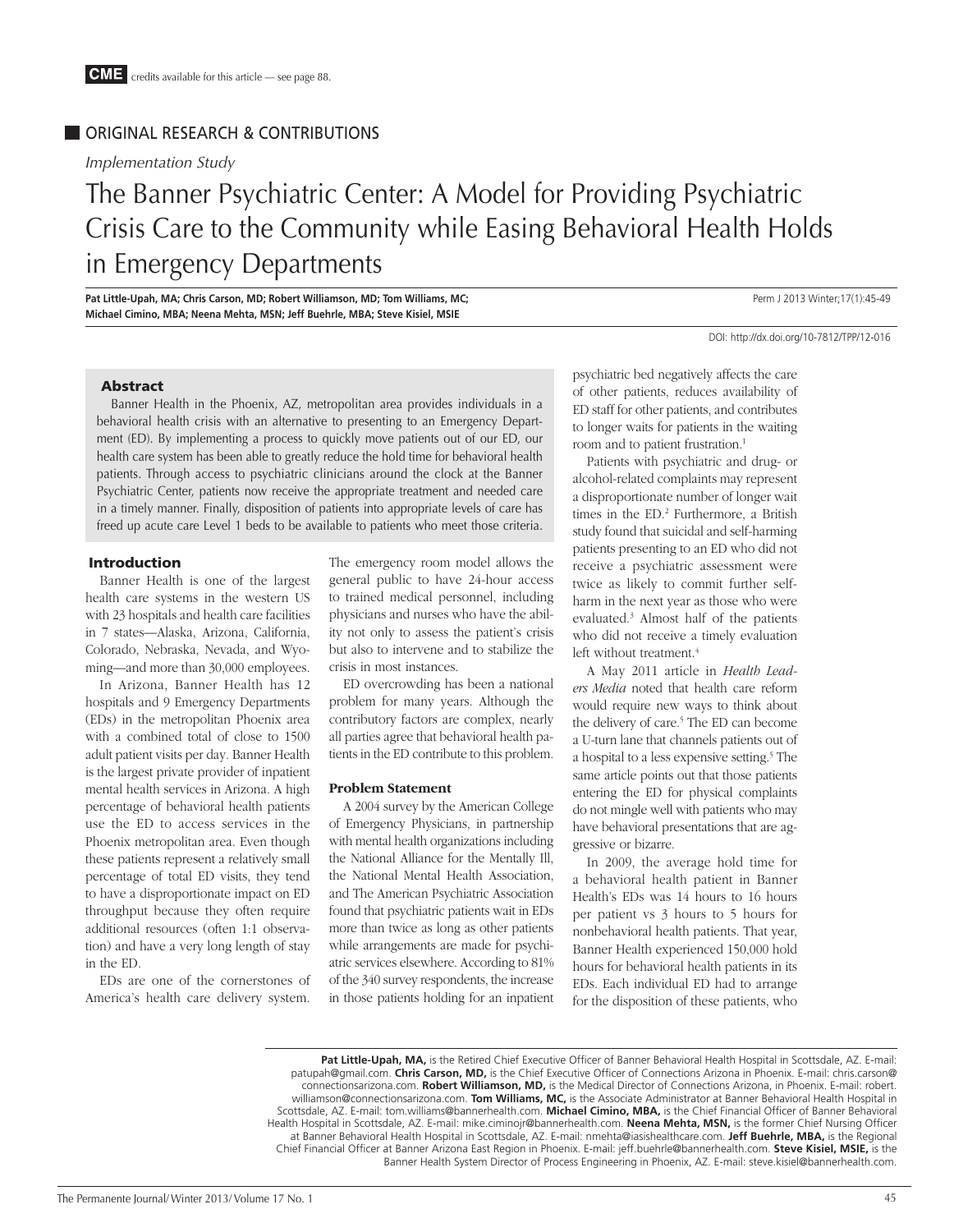The Banner Psychiatric Center:A Model for Providing Psychiatric Crisis Care to the Community while Easing Behavioral Health Holds in Emergency Departments

ended up being admitted as inpatients approximately 75% of the time.

Some of the contributory factors to this long hold time included an imbalance of inpatient and outpatient services, and insufficient capacity because of an outdated and ineffective patient care model. These factors manifested themselves in several ways inside the hospital, including the following:

- Demands for inpatient behavioral health beds exceeded the supply of those beds.
- Appropriate treatment for the patient with behavioral health issues was delayed while that person awaited placement in an inpatient bed, and often the patient's condition deteriorated. Delays in receiving crisis stabilization services significantly increased the risk of physical injury to the patient and to others around him or her.
- Patients were being admitted to the highest levels of care because on-site assessment by a psychiatric provider was unavailable and there was a lack of community resources. Many of these patients could have been stabilized and treated in an outpatient setting.
- In the ED setting, nonbehavioral health patients and families were often exposed to unsettling verbal and physical outbursts from these patients and witnessed the patients being physically restrained.
- The increased hold hours decreased the ED's capability and capacity at times to treat and to accept patients in need of acute medical care.
- The reduced bed and staffing capacity in the EDs caused delays in treatment, reduced patient satisfaction, and increased the risk of patients leaving without treatment.

Of all the medical specialties, psychiatry is the only one not to use the ED model of health care delivery. Most EDs have no psychiatric services available. Some EDs have set aside space specifically for patients in psychiatric crisis and, depending on the facility, have some level of provider, usually a therapist or social worker, available to complete an assessment. Many EDs do not have a psychiatric provider available 24 hours per day, 7 days a week ("24/7") who

can intervene and stabilize the crisis. Because of the lack of psychiatric providers available at the time of presentation, these patients invariably are transferred to the first available psychiatric inpatient facility.

# Previous Options

Before the development of the Banner Psychiatric Center and the centralization of Banner Health's Regional Patient Placement Office, there were few options for individuals presenting to busy EDs with a psychiatric illness.

In most EDs the protocol was to have the patient assessed by a midlevel behavioral health provider, and if that provider thought the patient met inpatient criteria, the wait for a bed would begin.

Unfortunately, without a psychiatrist or psychiatric nurse practitioner available, crisis intervention with appropriate medication and treatment planning was often lacking. Without a coordinated central placement system, each ED would be trying to find any available bed either inside or outside the hospital system. Because of the lack of coordination, information being sent to the receiving facility was often missing and extensive time was spent in reevaluating the patient for the next level of care. Once again, the receiving facilities—depending on the time of day—might or might not have a psychiatrist present at the facility.

Although many EDs have a psychiatrist on-call, patients requiring behavioral help could languish in an ED for hours or days before transferring to a behavioral health hospital, then wait another 12 to 24 hours to see a psychiatrist face-to-face.

The outcome for EDs was that increased use of valuable resources over an extended period was needed to manage these patients. Beds that could have been used to treat patients with medical issues were unavailable. Behavioral health patients, in other words, were not receiving the optimum level of care to address their illness.

# Methods **Resources and Partnerships**

To explore solutions, in 2009 Banner Health partnered with the physician group Connections Arizona to explore the possibility of creating a new model

of care that would address these issues. Together, a coordinated delivery of care system was developed. Before this time, it was widely accepted that there were not enough inpatient behavioral health beds in Maricopa County, AZ (which includes Phoenix and Scottsdale). This was inaccurate, as the problem was that most patients who presented to EDs or psychiatric hospitals were being admitted into the highest level of care because of the lack of other options. This resulted in an increasing percentage of patients who were admitted and discharged from an acute care inpatient setting within 24 to 48 hours. Involuntarily admitted ("involuntary") patients were a major issue because the Urgent Psychiatric Center in downtown Phoenix was often on diversion because of capacity issues, as the center treated both the involuntary and voluntary population.

Connections Arizona had successfully developed a model of care that had greatly changed the way mental health was delivered in Dallas, TX. Connections Arizona owns and operates the Urgent Psychiatric Care Center in downtown Phoenix.

As the two organizations worked together, it became clear that the city of Phoenix required a second center similar to the Urgent Psychiatric Care Center, which could provide psychiatric crisis assessment and evaluation in a safe and therapeutic environment. In addition, a comprehensive plan to educate and to standardize behavioral health care in the EDs would need to be developed.

## **Solutions**

A new care model was developed with the goal of getting behavioral health patients from the ED to a safe, secure, and appropriate care setting in as timely a manner as possible. An emergency psychiatric center, the Banner Psychiatric Center, was opened in September 2010 and is staffed 24/7 by a psychiatrist or behavioral health nurse practitioner along with other behavioral health support staff.

Additionally, a transfer process was developed using a regional transfer center at Banner Health known as the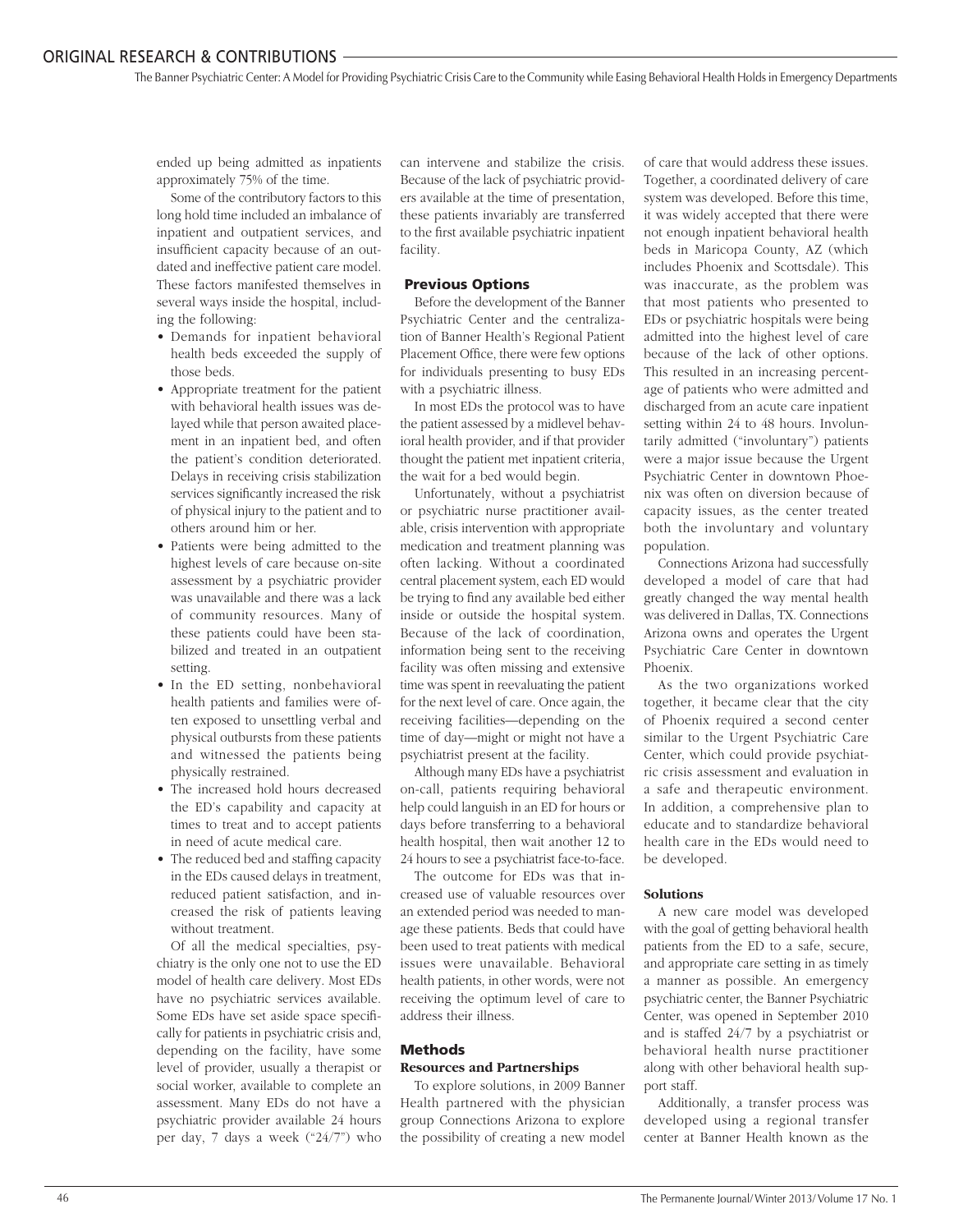The Banner Psychiatric Center:A Model for Providing Psychiatric Crisis Care to the Community while Easing Behavioral Health Holdsin Emergency Departments

Regional Patient Placement Office, which helps in the placement of medical patients. This centralized service is essentially a call center that is staffed 24/7 by registered nurses who match requests for patient transfers to available resources. The office facilitates an average of more than 2000 transfers per month, including more than 400 behavioral health patients transferred from the ED. Behavioral health services were put under this centralized model, which enabled the Regional Patient Placement Office to facilitate the transfers from the EDs to the Banner Psychiatric Center in a timely manner and to know bed availability within Banner Health and the community.

Patients are assessed shortly after arrival at the Banner Psychiatric Center, are stabilized, and are either discharged to the community or admitted to the inpatient setting. The decision was made to accept only adult voluntary patients at the Banner Psychiatric Center, allowing the Urgent Psychiatric Care Center downtown to concentrate on involuntary patients.

Development of the new care model involved the following six-step process:

- 1. Create a long-range plan and integrate behavioral health services into the Regional Patient Placement Office.
- 2. Build the physical facility for the Banner Psychiatric Center and devise program goals and services.
- 3. Educate ED staff and develop a patient-flow process to the center.
- 4. Standardize ED processes related to behavioral health patients.
- 5. Implement and use telemedicine services.
- 6. Address the needs of behavioral health patients with comorbidity.

The steps are described in detail here. *Step 1* was to develop a short-term and

long-term plan for the Banner Psychiatric Center. The first act was to integrate behavioral health into Banner Health's existing Regional Patient Placement Office. This centralized placement system had proved effective in rapid placement of patients with medical issues throughout Banner Health's network of acute care hospitals in Arizona. Additional staff was added and received training specific to placement of behavioral health patients. Since January 2010, when this system was put in place, the Regional Patient Placement Office has triaged more than 10,000 behavioral health patients.

*Step 2* involved Banner Health building a state-of-the-art assessment and observation unit based on the medical model of a "psychiatric emergency room." This unit was located on the grounds of the freestanding 96-bed Banner Behavioral Health Hospital in Scottsdale, AZ. The building was renovated and relicensed as the Banner Psychiatric Center. The center is approximately 7000 sq ft and includes a separate entrance; a lobby with a waiting room and interview rooms; a 23-hour observation area with 24 recliners, seclusion and restraint rooms; a medication room, and additional interview rooms. A separate police and ambulance entrance was created, and that area has a restroom, shower, seclusion and restraint room, and interview room.

The hub of the center is the staff observation and communication area, which has direct viewing of the 23-hour observation area and cameras for views of the entire facility. Every aspect of the facility was geared for maximum safety and security for the patients. The center is staffed 24/7 with psychiatrists, psychiatric nurse practitioners, registered nurses, behavioral health technicians, and crisis interventionists. The Banner Psychiatric Center provides behavioral health services to behavioral health patients for a period less than 24 hours.

A model also was established for the EDs that allowed for clinician-to-clinician dialogue and review.

Program goals included the following:

- 1. Provide person-centered behavioral health services for adults (aged 18 and older) who are experiencing psychiatric symptoms and come to the center voluntarily.
- 2. Provide services in a safe, secure, recovery-focused setting using the least restrictive and intrusive levels of behavioral health services.
- 3. Reduce or eliminate psychiatric and behavioral health symptoms.
- 4. Reduce resource consumption and staffing in the acute care EDs, particularly those associated with sitters, who are assigned to holding behavioral health patients.
- 5. Defer 70% of behavioral health inpatient admissions to outpatient treatment settings.
- 6. Positively affect the care delivery model in Maricopa County.
- 7. Optimize patient throughput and financial performance in Banner Health's acute care EDs by reducing the hold times and related expenses of behavioral health patients.

Services provided by the Banner Psychiatric Center include emergency intake and assessment, behavioral health crisis intervention, medication services and stabilization, counseling, referral to community resources, and coordination of care with service clinicians.

*Step 3* was the development of a patient-flow process and education for ED staffs to facilitate timely transfer of patients from the ED to the Banner Psychiatric Center.

*Step 4,* which is a work in progress, involves standardization of processes related to behavioral health patients throughout the Banner Health EDs.

At Banner Health, multidisciplinary teams of physicians and other clinicians who examine emerging issues and opportunities for improvement in specific clinical areas help develop both expected and recommended clinical practices for systemwide implementation on the basis of evidence. The Behavioral Health Clinical Consensus Team developed a medical manageability criteria plan. Behavioral health units in medical centers have more resources available to them to address comorbid medical concerns than does a freestanding behavioral health facility. Behavioral health facilities often face additional challenges that the ED staff may not be aware of, such as the danger of taking patients in whom tubes have been inserted.

An additional component of this process is the use of a standardized electronic assessment platform. To add to the safety and efficacy of placing behavioral health patients, Banner Health has contracted with Pasadena, CA–based Hippocrates Gate LLC to use AccessHSI, the company's Web-based behavioral health patient assessment and level of care tool. AccessHSI will be employed for the initial behavioral health patient assessment and become an integral part of the electronic medical record.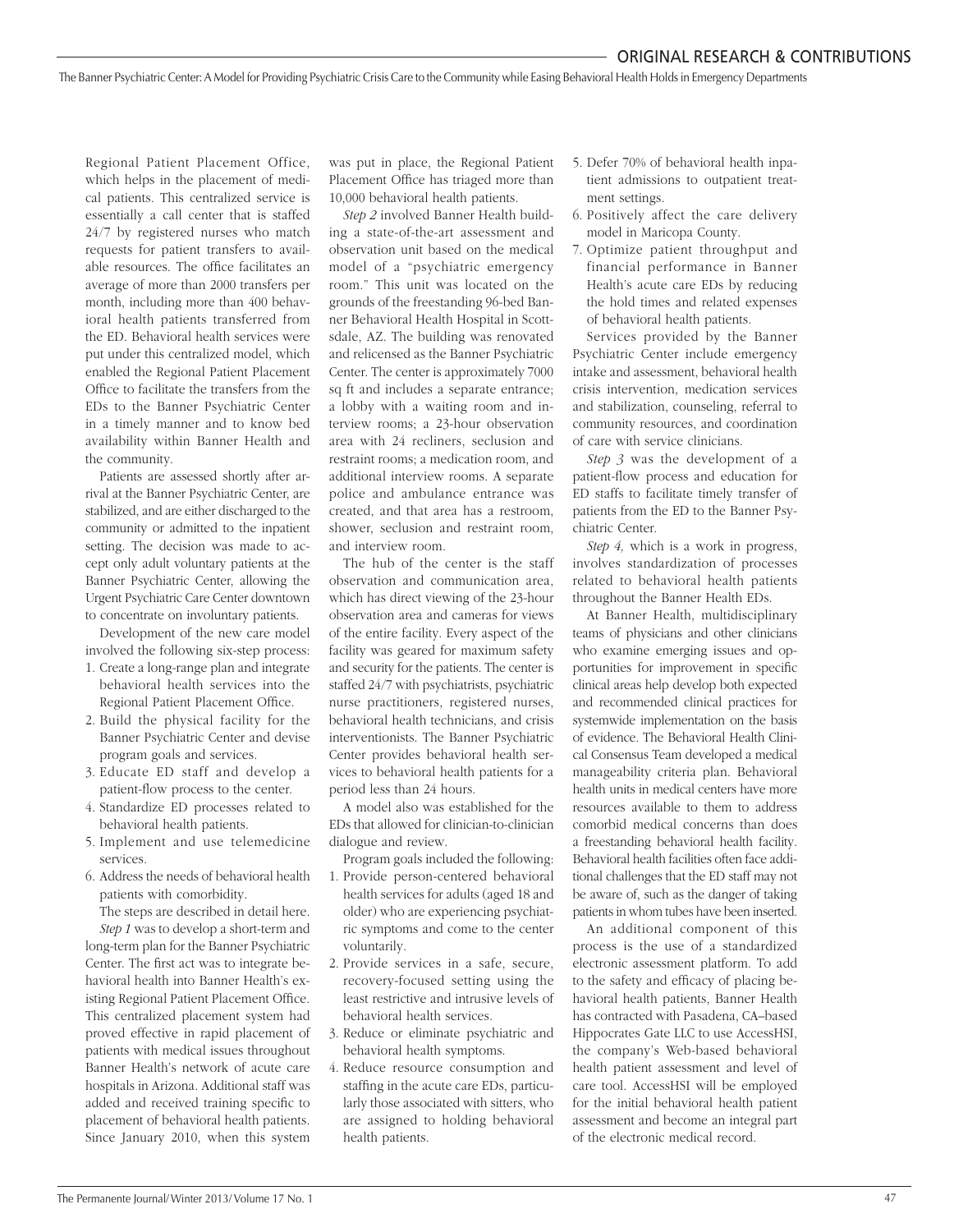The Banner Psychiatric Center:A Model for Providing Psychiatric Crisis Care to the Community while Easing Behavioral Health Holds in Emergency Departments

*Step 5* involves exploring how to provide more comprehensive behavioral services to the Banner Health EDs using an electronic intensive care unit, or "eICU," model based at the Banner Psychiatric Center. Banner Health is

**Alternatives are now available for patients experiencing a mental health crisis other than going to an ED.**

the first health care provider in the Phoenix metropolitan area to use telecommunications technology to monitor patients from hundreds of miles away. When finalized, the vision is to provide 24/7 telemedicine services from the Banner Psychiatric Center to all Banner Health EDs in Arizona as well as Banner facilities in other western states. *Step 6* is addressing the

needs of patients with a comorbid medical problem. A Robert Wood Johnson Foundation report<sup>6</sup> found that more that 68% of adults with a mental disorder had at least one medical condition, and 29% of those with a medical disorder had a comorbid mental health condition, on the basis of the 2003 National Comorbidity Survey Replication. This

report indicates that individuals with mental illnesses are more likely than those without mental illness to have physical health ailments.6

#### Results

Since opening in September 2010, the Banner Psychiatric Center has treated more than 6000 patients. There was a daily average of 17 arrivals, 11 of which were transfers from the EDs and 6 of which were walk-ins. Hold times in the EDs decreased by more than 40% for this patient population, from a range of 14 to 16 hours to 8 to 10 hours. Additionally, less than 50% of the patients who presented to the Banner Psychiatric Center were admitted later to an inpatient unit. Before implementation of the center, that rate was 75%.

Alternatives are now available for patients experiencing a mental health crisis other than going to an ED. Of the more than 4000 patients who visited the Banner Psychiatric Center between September 2010 and April 2011, 36% were walk-in patients to the center (Figure 1, top left). The conclusion can be drawn that before



Figure 1. Breakdown of patients at Banner Psychiatric Center, from September 2010 to March 2011, by method of arrival and discharge disposition.

BPC = Banner Psychiatric Center; ED = Emergency Department; IP Psych = inpatient psychiatric unit; Obs = observation.

this model and level of care became available, those individuals would have gone to a medical center ED to seek treatment. The other 64% of patients at the Banner Psychiatric Center were transferred from EDs (Figure 1, top left).

Opening the Banner Psychiatric Center also resulted in more bed availability at the Urgent Psychiatric Care Center for involuntary patients, leading to more rapid placement from the Banner Health EDs for both involuntary and voluntary patients.

Before the opening of the Banner Psychiatric Center, the percentage of patients assessed, treated, and released from Banner Behavioral Health Hospital within 24 to 48 hours had steadily risen over the past 2 years. These patients generally have presented to the hospital or from an ED between 7 pm and 7 am. The prior unavailability of an onsite evaluation by a psychiatrist or psychiatric nurse practitioner at the ED led to admitting most of these patients to the highest level of care until they could be seen the next day. These patients are now being admitted and discharged from the Banner Psychiatric Center's observation level of care beds. This has freed up acute inpatient beds in Banner Behavioral Health Hospital to be able to accept those patients who truly require that level of care.

Of the patients arriving at the Banner Psychiatric Center between September 2010 and April 2011, 19% were assessed and discharged without observation. Of the patients who were admitted into the center's 23-hour observation area, 36% were discharged from that level of care. The remaining 45% of patients were admitted into an acute care inpatient bed at some time during that 23-hour period (Figure 1, top right). Patients who arrived from an ED were more likely to require observation than were walk-in arrivals, and they were more likely to need psychiatric hospitalization (Figure 1, bottom).

#### Conclusion

Banner Health has provided individuals in a behavioral health crisis with an alternative to presenting to an ED. Through implementation of a process to quickly move patients out of our EDs, we have greatly reduced the hold hours for